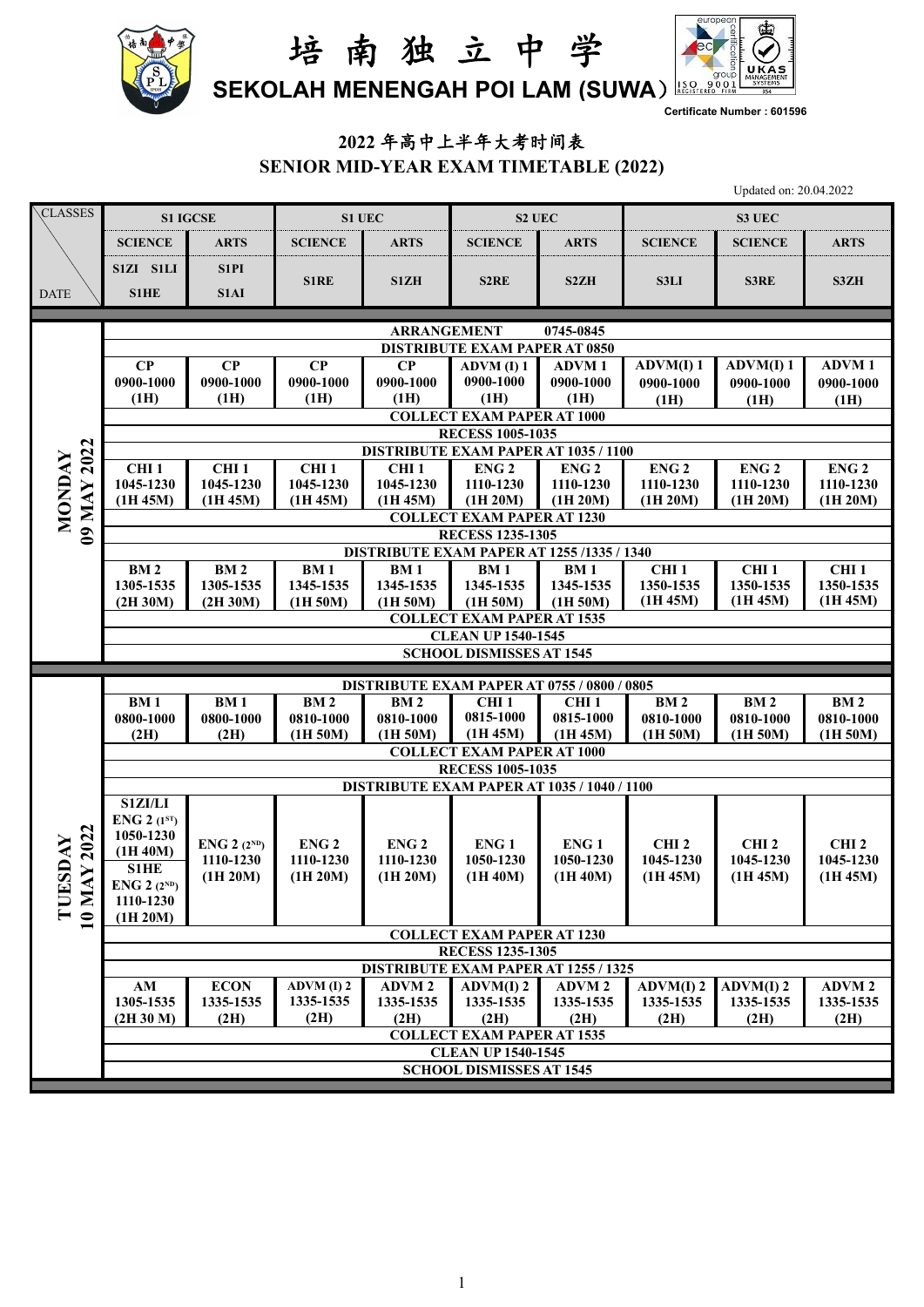



**Certificate Number : 601596**

## **2022** 年高中上半年大考时间表 **SENIOR MID-YEAR EXAM TIMETABLE (2022)**

Updated on: 20.04.2022

| CLASSES                    | <b>S1 IGCSE</b>                                                               |                     | S1 UEC           |                                                                  | <b>S2 UEC</b>                                                  |                      | <b>S3 UEC</b>    |                  |                     |  |  |  |  |
|----------------------------|-------------------------------------------------------------------------------|---------------------|------------------|------------------------------------------------------------------|----------------------------------------------------------------|----------------------|------------------|------------------|---------------------|--|--|--|--|
|                            | <b>SCIENCE</b>                                                                | <b>ARTS</b>         | <b>SCIENCE</b>   | <b>ARTS</b>                                                      | <b>SCIENCE</b>                                                 | <b>ARTS</b>          | <b>SCIENCE</b>   | <b>SCIENCE</b>   | <b>ARTS</b>         |  |  |  |  |
|                            |                                                                               |                     |                  |                                                                  |                                                                |                      |                  |                  |                     |  |  |  |  |
|                            | S1ZI S1LI                                                                     | S1PI                | <b>S1RE</b>      | S1ZH                                                             | S <sub>2</sub> RE                                              | S <sub>2</sub> ZH    | S3LI             | S3RE             | S3ZH                |  |  |  |  |
| <b>DATE</b>                | <b>S1HE</b>                                                                   | S1AI                |                  |                                                                  |                                                                |                      |                  |                  |                     |  |  |  |  |
|                            |                                                                               |                     |                  | <b>DISTRIBUTE EXAM PAPER AT 0750 / 0800 / 0810</b>               |                                                                |                      |                  |                  |                     |  |  |  |  |
|                            | <b>SPM SEJ 2</b>                                                              | <b>SPM SEJ 2</b>    | SPM SEJ 2        | <b>SPM SEJ 2</b>                                                 | <b>BM2</b>                                                     | <b>BM2</b>           | ENG <sub>1</sub> | ENG <sub>1</sub> | ENG <sub>1</sub>    |  |  |  |  |
|                            | 0800-1000                                                                     | 0800-1000           | 0800-1000        | 0800-1000                                                        | 0810-1000                                                      | 0810-1000            | 0820-1000        | 0820-1000        | 0820-1000           |  |  |  |  |
|                            | (2H)                                                                          | (2H)                | (2H)             | (2H)                                                             | (1H 50M)                                                       | (1H 50M)             | (1H 40M)         | (1H 40M)         | (1H 40M)            |  |  |  |  |
|                            | <b>COLLECT EXAM PAPER AT 1000</b><br><b>RECESS 1005-1035</b>                  |                     |                  |                                                                  |                                                                |                      |                  |                  |                     |  |  |  |  |
|                            |                                                                               |                     |                  | <b>DISTRIBUTE EXAM PAPER AT 1105 / 1110 / 1120 / 1130 / 1135</b> |                                                                |                      |                  |                  |                     |  |  |  |  |
|                            | <b>CHEM2</b>                                                                  |                     | <b>BIO1</b>      | <b>MATH1</b>                                                     | PHY <sub>1</sub>                                               | SPM SC <sub>1</sub>  | <b>CHEM1</b>     | <b>CHEM1</b>     | SPM SC <sub>1</sub> |  |  |  |  |
|                            | 1145-1230                                                                     | <b>REVISION</b>     | 1140-1230        | 1130-1230                                                        | 1120-1230                                                      | 1115-1230            | 1130-1230        | 1130-1230        | 1115-1230           |  |  |  |  |
|                            | (45M)                                                                         |                     | (50M)            | (1H)                                                             | (1H 10M)                                                       | (1H 15M)             | (1H)             | (1H)             | (1H 15M)            |  |  |  |  |
| <b>MAY 2022</b>            | <b>COLLECT EXAM PAPER AT 1230</b>                                             |                     |                  |                                                                  |                                                                |                      |                  |                  |                     |  |  |  |  |
| WEDNESDAY<br>$\mathbf{1}$  | <b>RECESS 1235-1305</b><br><b>DISTRIBUTE EXAM PAPER AT 1255 / 1325 / 1410</b> |                     |                  |                                                                  |                                                                |                      |                  |                  |                     |  |  |  |  |
|                            | CHEM 4                                                                        | <b>B.STUD</b>       | BIO <sub>2</sub> | <b>ART</b>                                                       | PHY <sub>2</sub>                                               | SPM SC <sub>2</sub>  | <b>CHEM2</b>     | <b>CHEM2</b>     | SPM SC <sub>2</sub> |  |  |  |  |
|                            | 1420-1535                                                                     | 1335-1535           | 1335-1535        | 1305-1535                                                        | 1335-1535                                                      | 1305-1535            | 1335-1535        | 1335-1535        | 1305-1535           |  |  |  |  |
|                            | (1H 15M)                                                                      | (2H)                | (2H)             | (2H 30M)                                                         | (2H)                                                           | (2H 30M)             | (2H)             | (2H)             | (2H 30M)            |  |  |  |  |
|                            |                                                                               |                     |                  |                                                                  | <b>COLLECT EXAM PAPER AT 1535</b>                              |                      |                  |                  |                     |  |  |  |  |
|                            |                                                                               |                     |                  |                                                                  | <b>CLEAN UP 1540-1545</b><br><b>SCHOOL DISMISSES AT 1545</b>   |                      |                  |                  |                     |  |  |  |  |
|                            |                                                                               |                     |                  |                                                                  |                                                                |                      |                  |                  |                     |  |  |  |  |
|                            |                                                                               |                     |                  |                                                                  |                                                                |                      |                  |                  |                     |  |  |  |  |
|                            |                                                                               |                     |                  |                                                                  | <b>DISTRIBUTE EXAM PAPER AT 0805 / 0800 / 0810 / 0830</b>      |                      |                  |                  |                     |  |  |  |  |
|                            | S1ZI/LI                                                                       |                     |                  |                                                                  |                                                                |                      |                  |                  |                     |  |  |  |  |
|                            | <b>ENG</b> 1 $(1^{ST})$<br>0820-1000                                          |                     |                  |                                                                  |                                                                |                      |                  |                  |                     |  |  |  |  |
|                            | (1H 40M)                                                                      | ENG $1(2^{ND})$     | ENG <sub>1</sub> | ENG <sub>1</sub>                                                 | CHI <sub>2</sub>                                               | CHI <sub>2</sub>     | <b>BM1</b>       | <b>BM1</b>       | <b>BM1</b>          |  |  |  |  |
|                            | S1HE                                                                          | 0840-1000           | 0820-1000        | 0820-1000<br>(1H 40M)                                            | 0815-1000<br>(1H 45M)                                          | 0815-1000            | 0810-1000        | 0810-1000        | 0810-1000           |  |  |  |  |
|                            | <b>ENG 1</b> $(2^{ND})$                                                       | (1H 20M)            | (1H 40M)         |                                                                  |                                                                | (1H 45M)             | (1H 50M)         | (1H 50M)         | (1H 50M)            |  |  |  |  |
|                            | 0840-1000                                                                     |                     |                  |                                                                  |                                                                |                      |                  |                  |                     |  |  |  |  |
|                            | (1H 20M)                                                                      |                     |                  |                                                                  | <b>COLLECT EXAM PAPER AT 1000</b>                              |                      |                  |                  |                     |  |  |  |  |
|                            |                                                                               |                     |                  |                                                                  | <b>RECESS 1005-1035</b>                                        |                      |                  |                  |                     |  |  |  |  |
|                            |                                                                               |                     |                  | DISTRIBUTE EXAM PAPER AT 1105 / 1110 / 1120 / 1135 / 1140        |                                                                |                      |                  |                  |                     |  |  |  |  |
|                            | BIO <sub>2</sub>                                                              | SPM SC <sub>1</sub> | PHY <sub>1</sub> | <b>SPM SC1</b>                                                   | <b>CHEM1</b>                                                   | BK1                  | PHY <sub>1</sub> | PHY <sub>1</sub> | <b>COMM1</b>        |  |  |  |  |
| <b>MAY 2022</b><br>HURSDAY | 1145-1230                                                                     | 1115-1230           | 1120-1230        | 1115-1230                                                        | 1130-1230                                                      | 1150-1230            | 1120-1230        | 1120-1230        | 1150-1230           |  |  |  |  |
| E 2                        | (45M)                                                                         | (1H 15M)            | (1H 10M)         | (1H 15M)                                                         | (1H)<br><b>COLLECT EXAM PAPER AT 1230</b>                      | (40M)                | (1H 10M)         | (1H 10M)         | (40M)               |  |  |  |  |
|                            |                                                                               |                     |                  |                                                                  | <b>RECESS 1235-1305</b>                                        |                      |                  |                  |                     |  |  |  |  |
|                            |                                                                               |                     |                  | DISTRIBUTE EXAM PAPER AT 1255 / 1325 / 1410                      |                                                                |                      |                  |                  |                     |  |  |  |  |
|                            | <b>BIO 4</b>                                                                  | SPM SC <sub>2</sub> | PHY <sub>2</sub> | SPM SC <sub>2</sub>                                              | <b>CHEM2</b>                                                   | <b>BK2</b>           | PHY <sub>2</sub> | PHY <sub>2</sub> | <b>COMM2</b>        |  |  |  |  |
|                            | 1420-1535                                                                     | 1305-1535           | 1335-1535        | 1305-1535                                                        | 1335-1535                                                      | 1305-1535            | 1335-1535        | 1335-1535        | 1335-1535           |  |  |  |  |
|                            | (1H 15M)                                                                      | (2H 30M)            | (2H)             | (2H 30M)                                                         | (2H)                                                           | (2H <sub>30</sub> M) | (2H)             | (2H)             | (2H)                |  |  |  |  |
|                            |                                                                               |                     |                  |                                                                  | <b>COLLECT EXAM PAPER AT 1535</b><br><b>CLEAN UP 1540-1545</b> |                      |                  |                  |                     |  |  |  |  |
|                            |                                                                               |                     |                  |                                                                  | <b>SCHOOL DISMISSES AT 1545</b>                                |                      |                  |                  |                     |  |  |  |  |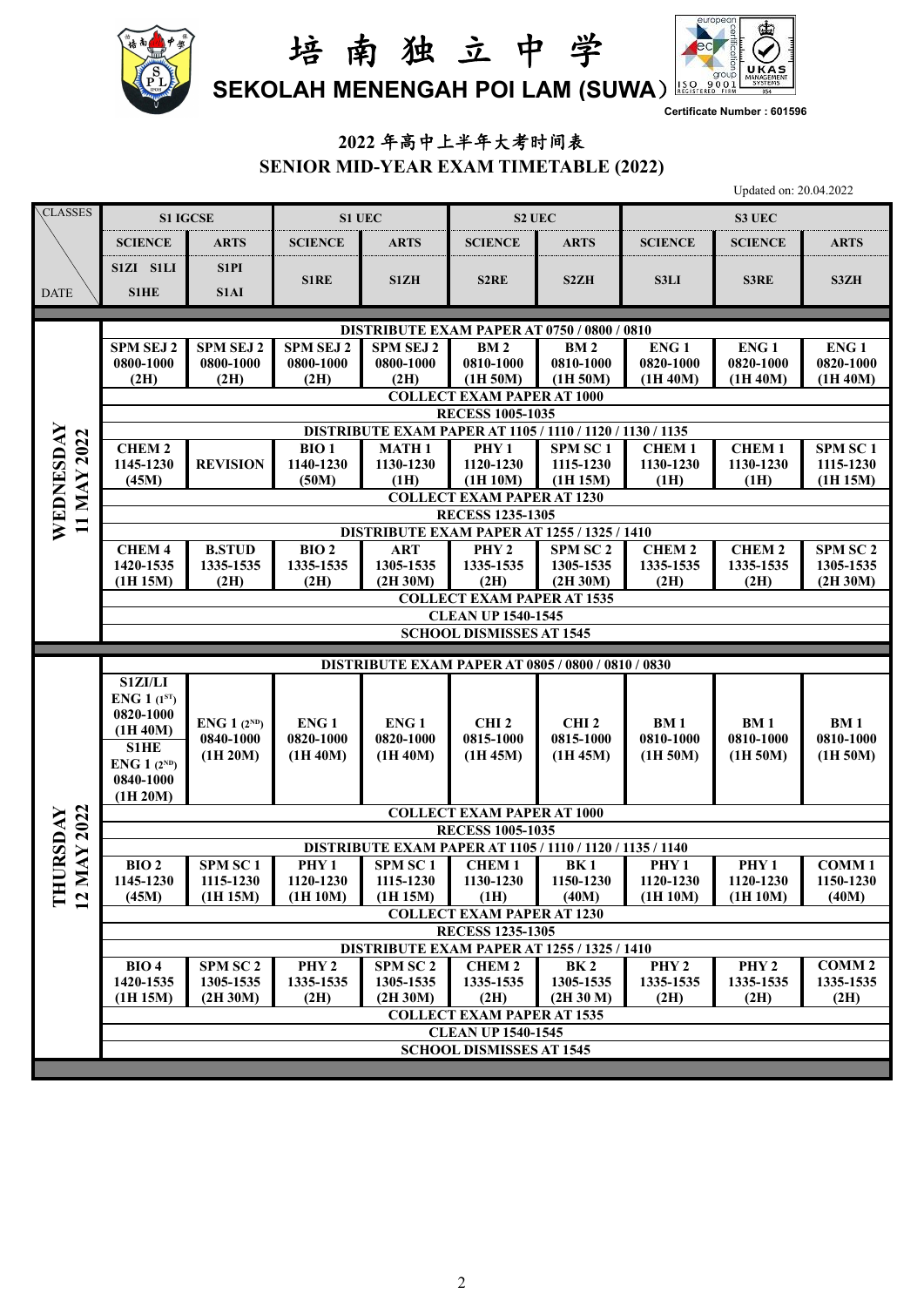



**Certificate Number : 601596**

## **2022** 年高中上半年大考时间表 **SENIOR MID-YEAR EXAM TIMETABLE (2022)**

| <b>CLASSES</b>        |                                                              | <b>S1 IGCSE</b>           |                           | S1 UEC                                                                 | S2 UEC                                                                               |                              |                                   | S3 UEC                       |                               |  |  |  |
|-----------------------|--------------------------------------------------------------|---------------------------|---------------------------|------------------------------------------------------------------------|--------------------------------------------------------------------------------------|------------------------------|-----------------------------------|------------------------------|-------------------------------|--|--|--|
|                       | <b>SCIENCE</b>                                               | <b>ARTS</b>               | <b>SCIENCE</b>            | <b>ARTS</b>                                                            | <b>SCIENCE</b>                                                                       | <b>ARTS</b>                  | <b>SCIENCE</b>                    | <b>SCIENCE</b>               | <b>ARTS</b>                   |  |  |  |
|                       | S1ZI S1LI                                                    | S1PI                      |                           |                                                                        |                                                                                      |                              |                                   |                              |                               |  |  |  |
|                       |                                                              |                           | <b>S1RE</b>               | S1ZH                                                                   | S <sub>2</sub> RE                                                                    | S2ZH                         | <b>S3LI</b>                       | <b>S3RE</b>                  | S3ZH                          |  |  |  |
| <b>DATE</b>           | <b>S1HE</b>                                                  | <b>S1AI</b>               |                           |                                                                        |                                                                                      |                              |                                   |                              |                               |  |  |  |
|                       |                                                              |                           |                           |                                                                        | <b>DISTRIBUTE EXAM PAPER AT 0805 / 0850 / 0900 / 0920</b>                            |                              |                                   |                              |                               |  |  |  |
|                       | CHI <sub>2</sub>                                             | CHI <sub>2</sub>          | CHI <sub>2</sub>          | CHI <sub>2</sub>                                                       | $\bf CP$                                                                             | $\bf CP$                     | BIO <sub>1</sub>                  | BIO <sub>1</sub>             | <b>BK1</b>                    |  |  |  |
|                       | 0815-1000<br>(1H 45M)                                        | 0815-1000<br>(1H 45M)     | 0815-1000<br>(1H 45M)     | 0815-1000<br>(1H 45M)                                                  | 0900-1000<br>(1H)                                                                    | 0900-1000<br>(1H)            | 0910-1000<br>(50M)                | 0910-1000<br>(50M)           | 0930-1000<br>(30M)            |  |  |  |
|                       |                                                              |                           |                           |                                                                        |                                                                                      |                              |                                   |                              |                               |  |  |  |
|                       | <b>COLLECT EXAM PAPER AT 1000</b><br><b>RECESS 1005-1035</b> |                           |                           |                                                                        |                                                                                      |                              |                                   |                              |                               |  |  |  |
|                       |                                                              |                           |                           |                                                                        | <b>DISTRIBUTE EXAM PAPER AT 1120 / 1135 / 1140</b>                                   |                              |                                   |                              |                               |  |  |  |
|                       | PHY <sub>2</sub><br>1145-1230                                | <b>REVISION</b>           | ADVM (II) 1<br>1130-1230  | <b>ADVM1</b><br>1130-1230                                              | <b>SPM SEJ1</b><br>1150-1230                                                         | <b>SPM SEJ1</b><br>1150-1230 | <b>REVISION</b>                   | ADV M (II) 1<br>1130-1230    | <b>MATH1</b><br>1130-1230     |  |  |  |
|                       | (45M)                                                        |                           | (1H)                      | (1H)                                                                   | (40M)                                                                                | (40M)                        |                                   | (1H)                         | (1H)                          |  |  |  |
| FRIDAY                |                                                              |                           |                           |                                                                        | COLLECT EXAM PAPER AT 1230 / 1235                                                    |                              |                                   |                              |                               |  |  |  |
| 13 MAY 2022           |                                                              |                           |                           | <b>RECESS 1235-1305</b><br><b>DISTRIBUTE EXAM PAPER AT 1255 / 1340</b> |                                                                                      |                              |                                   |                              |                               |  |  |  |
|                       | PHY <sub>4</sub>                                             | ACC                       | $\overline{ADVM(II)}$ 2   | <b>HIST</b>                                                            | <b>SPM SEJ 2</b>                                                                     | <b>SPM SEJ 2</b>             | BIO <sub>2</sub>                  | BIO <sub>2</sub>             | <b>HIST</b>                   |  |  |  |
|                       | 1350-1505                                                    | 1305-1505                 | 1305-1505                 | 1305-1505                                                              | 1305-1505                                                                            | 1305-1505                    | 1305-1505                         | 1305-1505                    | 1305-1505                     |  |  |  |
|                       | (1H 15M)                                                     | (2H)                      | (2H)                      | (2H)                                                                   | (2H)                                                                                 | (2H)                         | (2H)                              | (2H)                         | (2H)                          |  |  |  |
|                       | <b>COLLECT EXAM PAPER AT 1455 / 1505</b>                     |                           |                           |                                                                        |                                                                                      |                              |                                   |                              |                               |  |  |  |
|                       |                                                              |                           |                           |                                                                        |                                                                                      |                              |                                   |                              |                               |  |  |  |
|                       |                                                              |                           |                           |                                                                        | <b>CLEAN UP 1500-1505</b><br><b>SCHOOL DISMISSES AT 1505</b>                         |                              |                                   |                              |                               |  |  |  |
| 16 MAY 2022<br>NONDAY |                                                              |                           |                           |                                                                        | <b>HARI WESAK</b>                                                                    |                              | <b>REPLACEMENT PUBLIC HOLIDAY</b> |                              |                               |  |  |  |
|                       |                                                              |                           |                           |                                                                        |                                                                                      |                              |                                   |                              |                               |  |  |  |
|                       |                                                              | MD <sub>1</sub>           |                           |                                                                        | <b>DISTRIBUTE EXAM PAPER AT 0820 / 0850</b>                                          |                              |                                   |                              |                               |  |  |  |
|                       | MD <sub>1</sub><br>0900-1000                                 | 0900-1000                 | <b>MML</b><br>0900-1000   | <b>MML</b><br>0900-1000                                                | <b>REVISION</b>                                                                      | <b>REVISION</b>              | CP <sub>2</sub><br>0830-1000      | CP <sub>2</sub><br>0830-1000 | CP <sub>2</sub><br>0830-1000  |  |  |  |
|                       | (1H)                                                         | (1H)                      | (1H)                      | (H)                                                                    |                                                                                      |                              | (1H 30M)                          | (1H 30M)                     | (1H 30M)                      |  |  |  |
|                       |                                                              |                           |                           |                                                                        | <b>COLLECT EXAM PAPER AT 1000</b>                                                    |                              |                                   |                              |                               |  |  |  |
|                       |                                                              |                           |                           |                                                                        | <b>RECESS 1005-1035</b><br><b>DISTRIBUTE EXAM PAPER AT 1025 / 1120 / 1130 / 1140</b> |                              |                                   |                              |                               |  |  |  |
|                       |                                                              |                           | ADVM(I) 1                 | COMM                                                                   | BIO <sub>1</sub>                                                                     | <b>HIST</b>                  |                                   | <b>SPM SEJ1</b>              | SPM SEJ 1                     |  |  |  |
|                       | <b>REVISION</b>                                              | <b>REVISION</b>           | 1130-1230                 | 1035-1235                                                              | 1140-1230                                                                            | 1035-1235                    | <b>REVISION</b>                   | 1150-1230                    | 1150-1230                     |  |  |  |
|                       |                                                              |                           | (1H)                      | (2H)                                                                   | (50M)<br>COLLECT EXAM PAPER AT 1230 / 1235                                           | (2H)                         |                                   | (40M)                        | (40M)                         |  |  |  |
| TUESDAY               |                                                              |                           |                           |                                                                        | <b>RECESS 1235-1305</b>                                                              |                              |                                   |                              |                               |  |  |  |
| 17 MAY 2022           |                                                              |                           |                           |                                                                        | <b>DISTRIBUTE EXAM PAPER AT 1255 / 1325 / 1425</b>                                   |                              |                                   |                              |                               |  |  |  |
|                       | <b>MORAL</b><br>1305-1535                                    | <b>MORAL</b><br>1305-1535 | <b>MORAL</b><br>1305-1535 | <b>MORAL</b><br>1305-1535                                              | BIO <sub>2</sub><br>1335-1535                                                        | <b>ART</b><br>1305-1535      | ADV M (II) 1<br>1435-1535         | SPM SEJ 2<br>1335-1535       | <b>SPM SEJ 2</b><br>1335-1535 |  |  |  |
|                       | (2H 30M)                                                     | (2H 30M)                  | (2H 30M)                  | (2H 30M)                                                               | (2H)                                                                                 | (2H 30M)                     | (1H)                              | (2H)                         | (2H)                          |  |  |  |
|                       |                                                              |                           |                           |                                                                        | <b>COLLECT EXAM PAPER AT 1535</b>                                                    |                              |                                   |                              |                               |  |  |  |
|                       |                                                              |                           |                           |                                                                        | <b>CLEAN UP 1540-1545</b><br><b>SCHOOL DISMISSES AT 1545</b>                         |                              |                                   |                              |                               |  |  |  |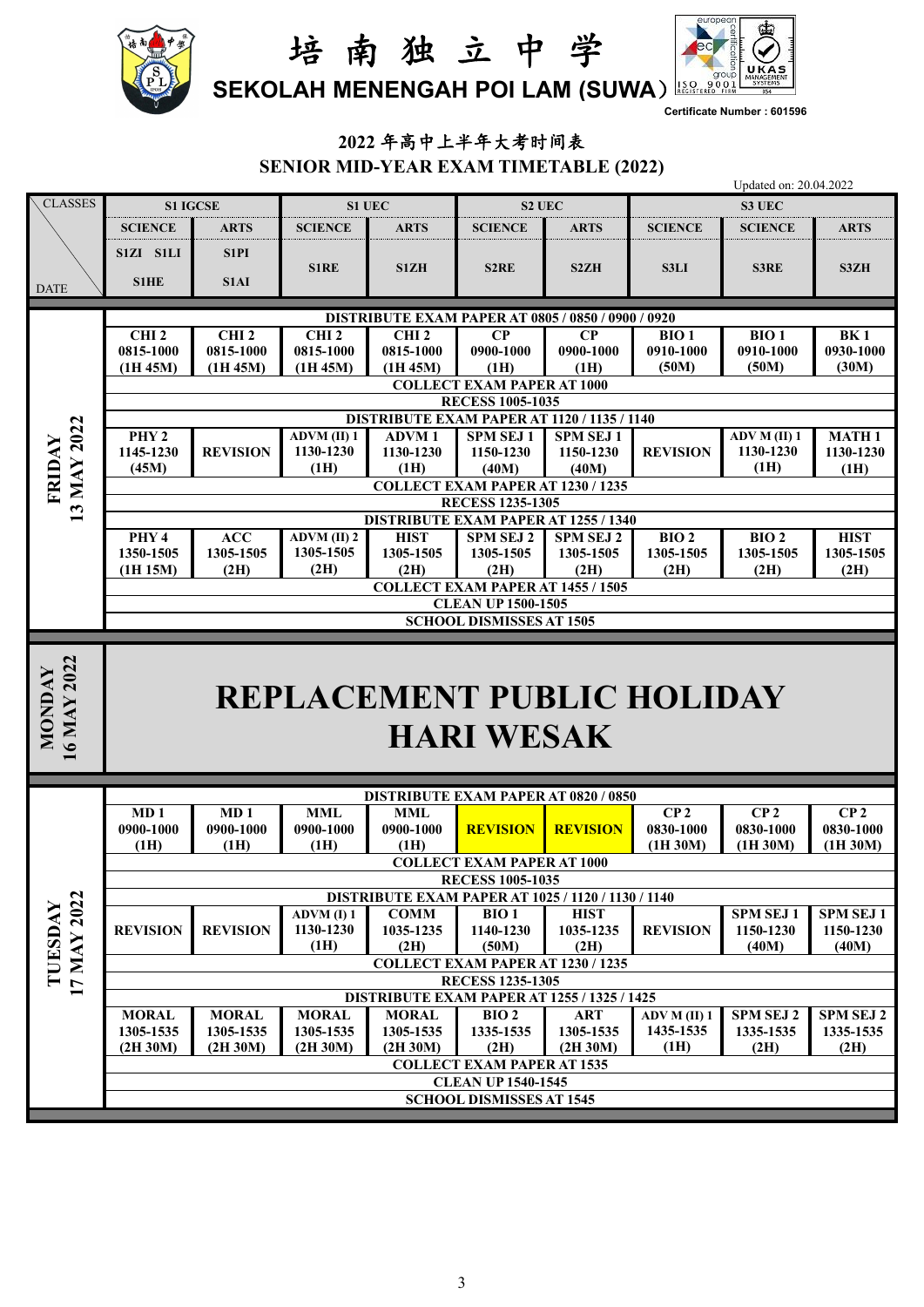



**Certificate Number : 601596**

# **2022** 年高中上半年大考时间表

**SENIOR MID-YEAR EXAM TIMETABLE (2022)**

|                          |                                                                               |                                                                 |                                      |                                               |                                                            | Updated on: 20.04.2022              |                                                |                       |                               |  |  |  |  |
|--------------------------|-------------------------------------------------------------------------------|-----------------------------------------------------------------|--------------------------------------|-----------------------------------------------|------------------------------------------------------------|-------------------------------------|------------------------------------------------|-----------------------|-------------------------------|--|--|--|--|
| CLASSES                  |                                                                               | <b>S1 IGCSE</b>                                                 |                                      | S1 UEC                                        |                                                            | S2 UEC                              |                                                | S3 UEC                |                               |  |  |  |  |
|                          | <b>SCIENCE</b>                                                                | <b>ARTS</b>                                                     | <b>SCIENCE</b>                       | <b>ARTS</b>                                   | <b>SCIENCE</b>                                             | <b>ARTS</b>                         | <b>SCIENCE</b>                                 | <b>SCIENCE</b>        | <b>ARTS</b>                   |  |  |  |  |
| <b>DATE</b>              | S1ZI S1LI<br>S1HE                                                             | S <sub>1</sub> P <sub>I</sub><br>S1AI                           | S1RE                                 | S1ZH                                          | S <sub>2</sub> RE                                          | S <sub>2</sub> ZH                   | <b>S3LI</b>                                    | S3RE                  | S3ZH                          |  |  |  |  |
|                          |                                                                               |                                                                 |                                      |                                               | <b>DISTRIBUTE EXAM PAPER AT 0850 / 0910</b>                |                                     |                                                |                       |                               |  |  |  |  |
|                          | <b>SPM SEJ1</b>                                                               | <b>SPM SEJ1</b>                                                 | SPM SEJ 1                            | <b>SPM SEJ1</b>                               | <b>ADVM</b> (II) 1                                         | <b>MATH1</b>                        | CP <sub>1</sub>                                | CP <sub>1</sub>       | CP <sub>1</sub>               |  |  |  |  |
|                          | 0920-1000<br>(40M)                                                            | 0920-1000<br>(40M)                                              | 0920-1000<br>(40M)                   | 0920-1000<br>(40M)                            | 0900-1000<br>(1H)                                          | 0900-1000<br>(1H)                   | 0900-1000<br>(1H)                              | 0900-1000<br>(1H)     | 0900-1000<br>(1H)             |  |  |  |  |
|                          |                                                                               |                                                                 |                                      |                                               | <b>COLLECT EXAM PAPER AT 1000</b>                          |                                     |                                                |                       |                               |  |  |  |  |
|                          | <b>RECESS 1005-1035</b>                                                       |                                                                 |                                      |                                               |                                                            |                                     |                                                |                       |                               |  |  |  |  |
|                          |                                                                               |                                                                 | <b>CHEM1</b>                         |                                               | <b>DISTRIBUTE EXAM PAPER AT 1025 / 1120</b><br>ADVM (II) 2 | <b>MATH2</b>                        |                                                | ADVM (II) 2           | <b>MATH 2</b>                 |  |  |  |  |
|                          | <b>REVISION</b>                                                               | <b>REVISION</b>                                                 | 1130-1230                            | <b>MATH 2</b><br>1035-1235                    | 1035-1235                                                  | 1035-1235                           | <b>REVISION</b>                                | 1035-1235             | 1035-1235                     |  |  |  |  |
|                          |                                                                               |                                                                 | (1H)                                 | (2H)                                          | (2H)                                                       | (2H)                                |                                                | (2H)                  | (2H)                          |  |  |  |  |
|                          |                                                                               | COLLECT EXAM PAPER AT 1230 / 1235                               |                                      |                                               |                                                            |                                     |                                                |                       |                               |  |  |  |  |
| WEDNESDAY<br>18 MAY 2022 | <b>RECESS 1235-1305</b><br><b>DISTRIBUTE EXAM PAPER AT 1255 / 1325 / 1355</b> |                                                                 |                                      |                                               |                                                            |                                     |                                                |                       |                               |  |  |  |  |
|                          | MD <sub>2</sub>                                                               | MD <sub>2</sub>                                                 | <b>CHEM2</b>                         | BK                                            | <b>MORAL</b>                                               | <b>MORAL</b>                        | $ADVM$ (II) $2$                                | <b>MORAL</b>          | <b>MORAL</b>                  |  |  |  |  |
|                          | 1405-1535                                                                     | 1405-1535                                                       | 1335-1535<br>(2H)                    | 1335-1535<br>(2H)                             | 1305-1535<br>(2H 30M)                                      | 1305-1535<br>(2H 30M)               | 1335-1535<br>(2H)                              | 1305-1535<br>(2H 30M) | 1305-1535<br>(2H 30M)         |  |  |  |  |
|                          | (1H 30 M)                                                                     | (1H 30M)                                                        |                                      |                                               | <b>COLLECT EXAM PAPER AT 1535</b>                          |                                     |                                                |                       |                               |  |  |  |  |
|                          |                                                                               |                                                                 |                                      |                                               | <b>CLEAN UP 1540-1545</b>                                  |                                     |                                                |                       |                               |  |  |  |  |
|                          |                                                                               |                                                                 |                                      |                                               | <b>SCHOOL DISMISSES AT 1545</b>                            |                                     |                                                |                       |                               |  |  |  |  |
|                          |                                                                               |                                                                 |                                      |                                               | <b>DISTRUBUTE EXAM PAPER AT 0850 / 0910</b>                |                                     |                                                |                       |                               |  |  |  |  |
|                          |                                                                               |                                                                 | <b>GO BACK TO RESPECTIVE CLASSES</b> |                                               |                                                            | <b>COMM1</b>                        | <b>GO BACK TO</b><br><b>RESPECTIVE CLASSES</b> |                       |                               |  |  |  |  |
|                          |                                                                               |                                                                 | 0745-0805                            |                                               |                                                            | 0920-1000                           | 0745-0805                                      |                       | GEO <sub>1</sub><br>0900-1000 |  |  |  |  |
|                          |                                                                               |                                                                 | <b>LESSON AS USUAL</b>               |                                               |                                                            | (40M)                               | <b>LESSON AS USUAL</b>                         |                       | (1H)                          |  |  |  |  |
|                          | 0805-1005<br>0805-1005                                                        |                                                                 |                                      |                                               |                                                            |                                     |                                                |                       |                               |  |  |  |  |
|                          |                                                                               | <b>COLLECT EXAM PAPER AT 1000</b><br><b>RECESS AT 1005-1035</b> |                                      |                                               |                                                            |                                     |                                                |                       |                               |  |  |  |  |
|                          |                                                                               |                                                                 |                                      | <b>DISTRUBUTE EXAM PAPER AT 1025 / 1030</b>   |                                                            |                                     |                                                |                       |                               |  |  |  |  |
| 19 MAY 2022<br>THURSDAY  |                                                                               |                                                                 | <b>LESSON AS USUAL</b>               |                                               |                                                            | <b>COMM2</b>                        | <b>LESSON AS USUAL</b>                         |                       | GEO <sub>2</sub>              |  |  |  |  |
|                          |                                                                               |                                                                 | 1035-1235                            | 1035-1235<br>(2H)                             | 1035-1235                                                  |                                     | 1040-1230<br>(1H 50M)                          |                       |                               |  |  |  |  |
|                          |                                                                               | COLLECT EXAM PAPER AT 1230 / 1235                               |                                      |                                               |                                                            |                                     |                                                |                       |                               |  |  |  |  |
|                          |                                                                               |                                                                 |                                      |                                               | <b>RECESS 1235-1305</b>                                    |                                     |                                                |                       |                               |  |  |  |  |
|                          |                                                                               |                                                                 |                                      |                                               | <b>DISTRUBUTE EXAM PAPER AT 1255</b>                       | <b>GO BACK TO</b>                   |                                                |                       |                               |  |  |  |  |
|                          |                                                                               |                                                                 |                                      |                                               |                                                            | <b>RESPECTIVE</b><br><b>CLASSES</b> |                                                |                       | BK <sub>2</sub>               |  |  |  |  |
|                          |                                                                               |                                                                 | <b>LESSON AS USUAL</b><br>1305-1545  |                                               |                                                            | 1305-1325                           | <b>LESSON AS USUAL</b>                         |                       | 1305-1535                     |  |  |  |  |
|                          |                                                                               |                                                                 |                                      | <b>LESSON AS</b><br><b>USUAL</b><br>1325-1545 | 1305-1545                                                  |                                     | (2H 30M)                                       |                       |                               |  |  |  |  |